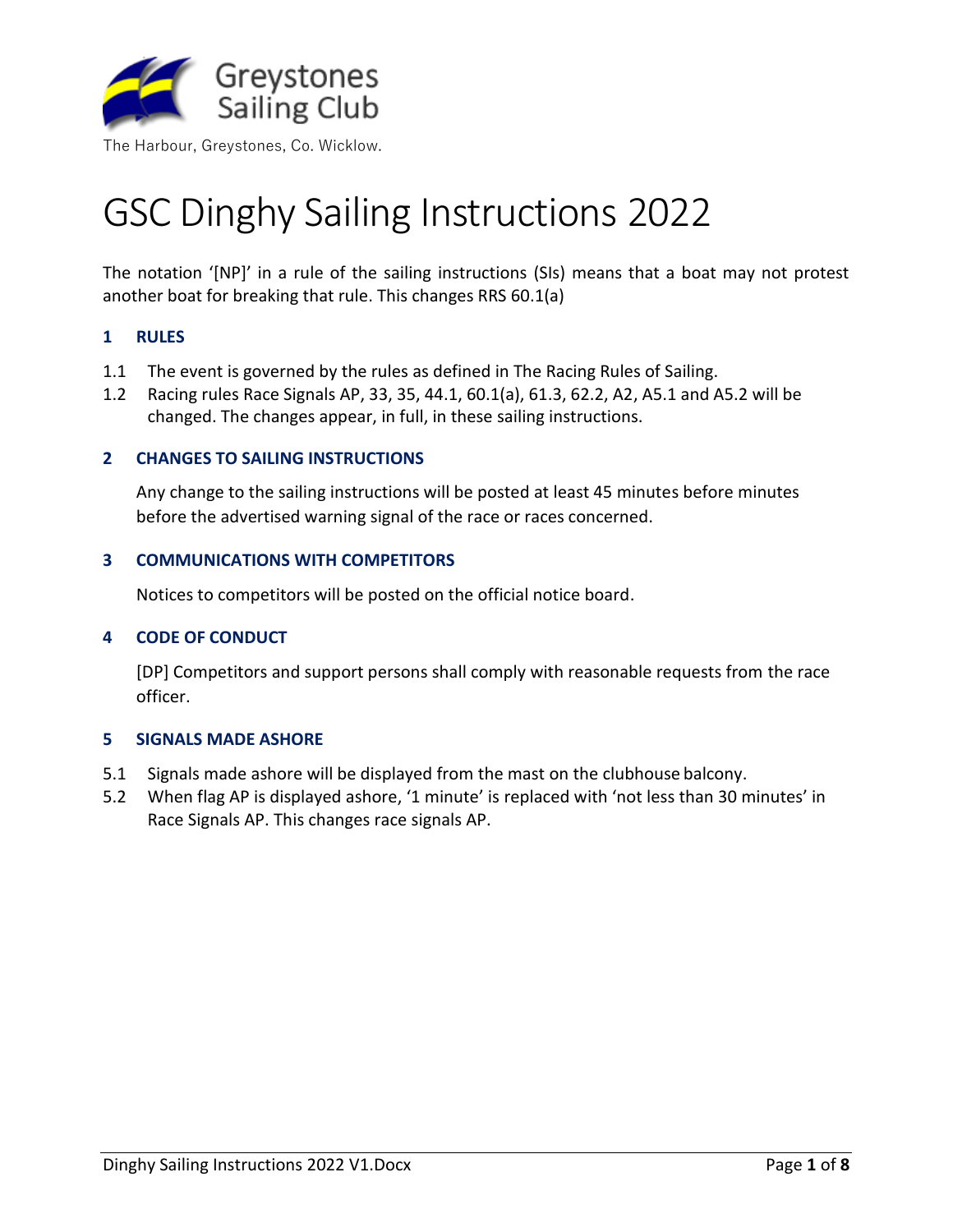

# **6 SCHEDULE OF RACES**

|                       | <b>April Series</b>    | Saturday              | Wednesday           | Sunday               | Autumn                |
|-----------------------|------------------------|-----------------------|---------------------|----------------------|-----------------------|
|                       |                        | Championship          | <b>Series</b>       | <b>Junior Series</b> | <b>Series</b>         |
| Start                 | 9 <sup>th</sup> April  | 7 <sup>th</sup> May   | 4 <sup>th</sup> May | $15th$ May           | 24 <sup>th</sup> Sept |
| End                   | 30 <sup>th</sup> April | 17 <sup>th</sup> Sept | $31st$ Aug          | $25th$ Aug           | 29 <sup>th</sup> Oct  |
| <b>Warning Signal</b> | 14:00                  | 14:00                 | 19:30               | 10:00                | 14:00                 |
| Races                 | Up to 8                | Up to 3 Races         | 1 Race per          | Up to 4 Races        | Up to 8               |
|                       | <b>Sprint Races</b>    | per day               | day                 | per day              | <b>Sprint Races</b>   |
|                       | per day                |                       |                     |                      | per day               |

# **7 CLASS FLAGS**

**Fast PY Fleet** Shall comprise Wayfarers, GP14s, Enterprises, RS Aero 9, RS Aero 7, RS Aero 5, Full rig Lasers, Laser Radials, Laser 4.7 and any other class with a PY less than or equal to **1208**. **Code Flag E shall be used**. Results will be on PY.

**Asymmetric Fleet** including RS400, RS200, RS100, RS500, RS Feva, Laser Bahia & Vago and other asymmetric boats. **Code Flag R shall be used.** Results will be on PY.

**Slow PY Fleet** Shall comprise Laser Picos, Toppers and any other class with a PY greater than 1208. **Code Flag J shall be used**. Results will be on PY.



# **8 RACING AREA**

- 8.1 All members afloat, whether racing or not, SHALL remain within the Racing / SailingArea.
- 8.2 The racing / sailing area shall be outside the harbour, and confined to south of Bray Head, North of the Moulditch Buoy [Red lateral Buoy] and no further than 2 Nautical Miles east of the Harbour Entrance. This may be changed by the RO and will be communicated in accordance with section [2.](#page-0-0) Placing any race marks around the keelboat mark off the clubhouse should be avoided.

# **9 COURSES**

- 9.1 The diagram in Appendix A shows the courses, the order in which marks are to be passed, and the side on which each mark is to be left and the number of laps.
- 9.2 Boats sailing in Fast PY and Asymmetric Fleets when sailing from mark 3 to 1 shall not sail through the Start/Finish line unless finishing the race. Any boat observed breaking this rule by the RO shall be disqualified without hearing, this changes RRS 63.1.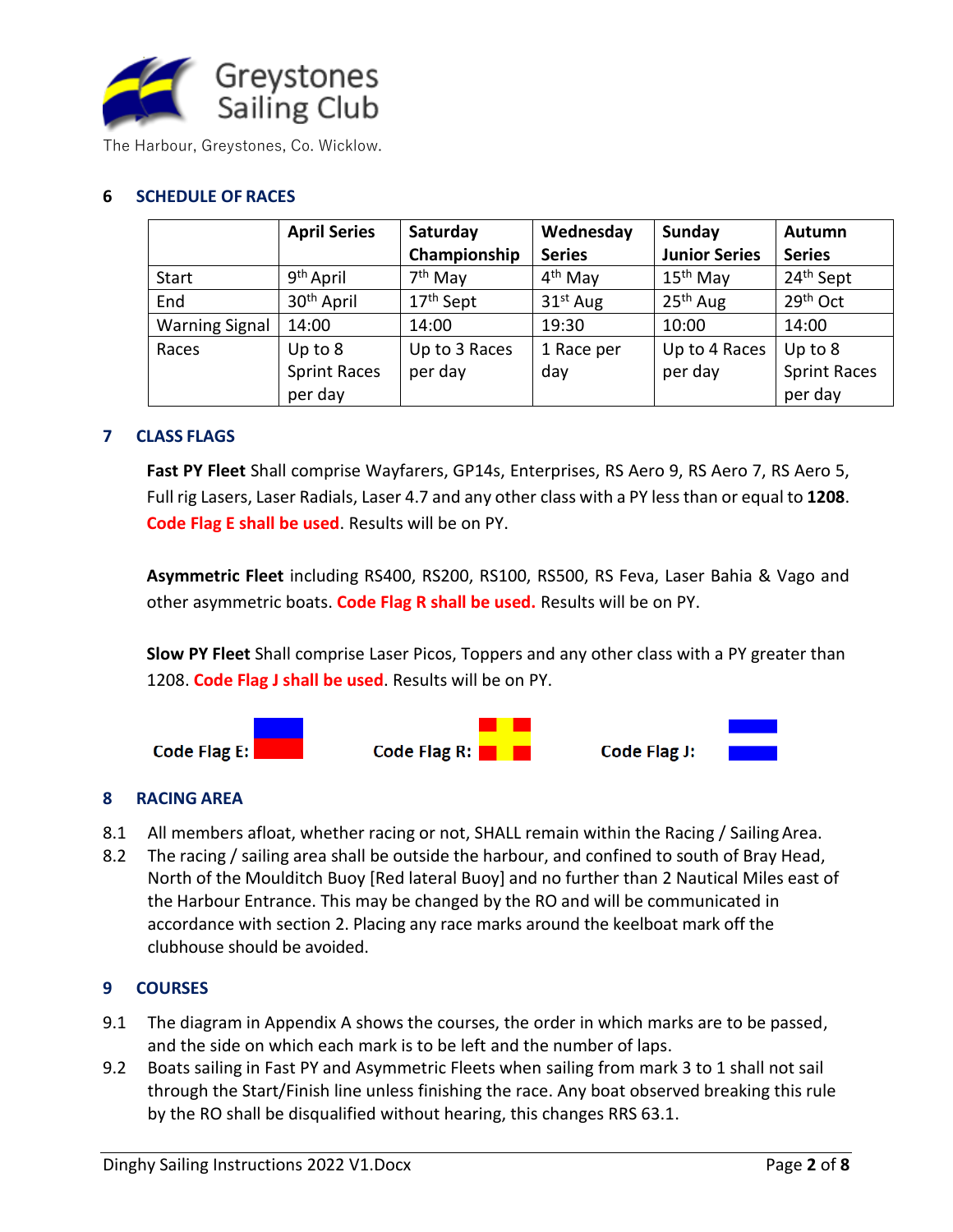

9.3 Where boats do different numbers of laps, corrected elapsed time adjustments will be automatically calculated via the sailwave scoring system.

# **10 MARKS**

The course marks shall be tear drop marks – usually orange.

# **11 THE START**

- 11.1 The starting line will be between a mast on the Committee Boat at the starboard end and the port-end starting mark (usually a yellow teardrop mark).
- 11.2 A boat starting later than 5 minutes after her starting signal will be scored Did Not Start without hearing. RO discretion may be used in the case of novice or trainee sailors. This changes Rules A4 and A5.
- 11.3 If a series is using short (15-20 minute) sprint races, then a 3 minute warning signal and 2 minute preparatory signal shall be used rather than the standard 5 minute and 4 minute signals. This changes RRS 26.
- 11.4 The normal starting sequence is Fast PY Fleet, Asymmetric Fleet, Slow PY Fleet. However, the actual order is determined by the RO as indicated by the class flags.

# **12 CHANGE OF THE NEXT LEG OF THE COURSE**

- 12.1 Following a change of a leg of the course, a boat may be stationed near the mark at the start of the leg affected and may fly code flag "C" indicating the change in position of the mark affected. She will draw attention to this signal by making intermittent sound signals. This changes RRS 33.
- 12.2 Minor course changes may not be signalled. This changes RRS 33.

# **13 THE FINISH**

- 13.1 The finish line will be between the mast on the Committee Boat flying a blue flag at the starboard end and the port end finish mark (usually a yellow teardrop mark).
- 13.2 For a course shortened when the Committee Boat is in its normal position at the Start/Finish line, the following shall be in position as the first boat in the fleet approaches the last mark to be rounded:
	- a) the Committee Boat shall fly flag 'S' (white flag with a blue rectangle), accompanied by two sound signals, alongside the class flag and a blue flag.
	- b) a safety boat positioned at the last mark to be rounded may also fly flag 'S' and the classflag.

The leading boat shall then round that mark and proceed direct to the finish line. All boats in the class shall complete the same number of rounds as the leading boat before proceeding to the finish. This is in addition to the standard shorten course options in RRS 32.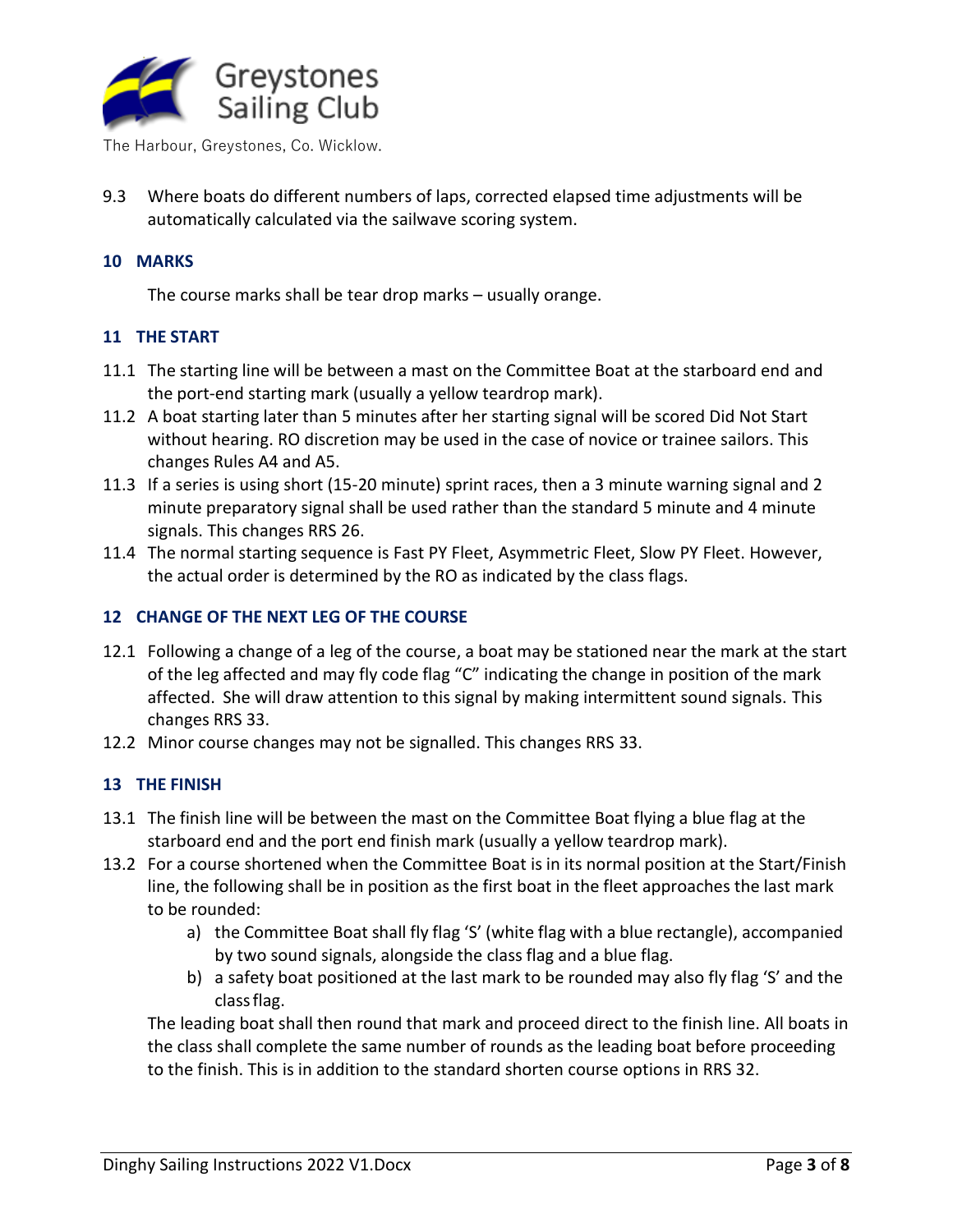

# **14 PENALTY SYSTEM**

RRS 44.1 is changed so that the Two-Turns Penalty is replaced by the One-Turn Penalty.

#### **15 TIME LIMITS**

The time limit for the first boat in a fleet to finish shall be 60 minutes. Boats failing to finish within 20 minutes after the first boat in her Fleet finishes will be scored Did Not Finish without a hearing. This changes RRS 35, A5.1 and A5.2.

#### **16 ELIGIBILITY**

- 16.1 The GSC Saturday and Wednesday Series are restricted to Adults & Juniors who are members of Greystones Sailing Club. The Sunday Junior Series is restricted to Juniors who are members of Greystones Sailing Club.
- 16.2 The Junior Championship will run in conjunction with the main Saturday Championship Series.
	- a. Juniors must be under 19 years on  $31<sup>st</sup>$  December 2022 and must be sailing in the Fast PY Fleet or the Asymmetric Fleet.
	- b. A junior champion will be declared for both the Fast PY Fleet and the Asymmetric Fleet.

# **17 HEARING REQUESTS**

- 17.1 The protest time limit is 90 minutes after the last boat has finished the last race of the day, or the race committee signals no more racing today, whichever is the later. This changes RRS 61.3 and 62.2.
- 17.2 Hearing Request forms are available at the race office.
- 17.3 Notices will be posted within 7 days after the protest time limit to inform competitors of hearings in which they are parties or named as witnesses.

#### **18 SCORING SYSTEM**

- 18.1 A minimum of 2 boats are required in any fleet to constitute a valid race.
- 18.2 A boat that did not start DNS or did not compete DNC shall score number of starters +4. This changes RRS A5.3.
- 18.3 A boat on course side OCS or who does not finish DNF or a boat disqualified DSQ shall score the number of starters in the race + 1 point. This changes RRS A5.3.
- 18.4 Points in a series will be awarded to the designated helm of a boat. The designated helm must be in the boat for the race but can perform the role of helm or crew during the race.
- 18.5 The number of races to be counted by a boat in each series will be a number equal to 60% of the (valid) races which are started in the series and in which at least one boat has been scored with a finishing position. This changes RRS A2. The number of races to count will be rounded down to the nearest whole number.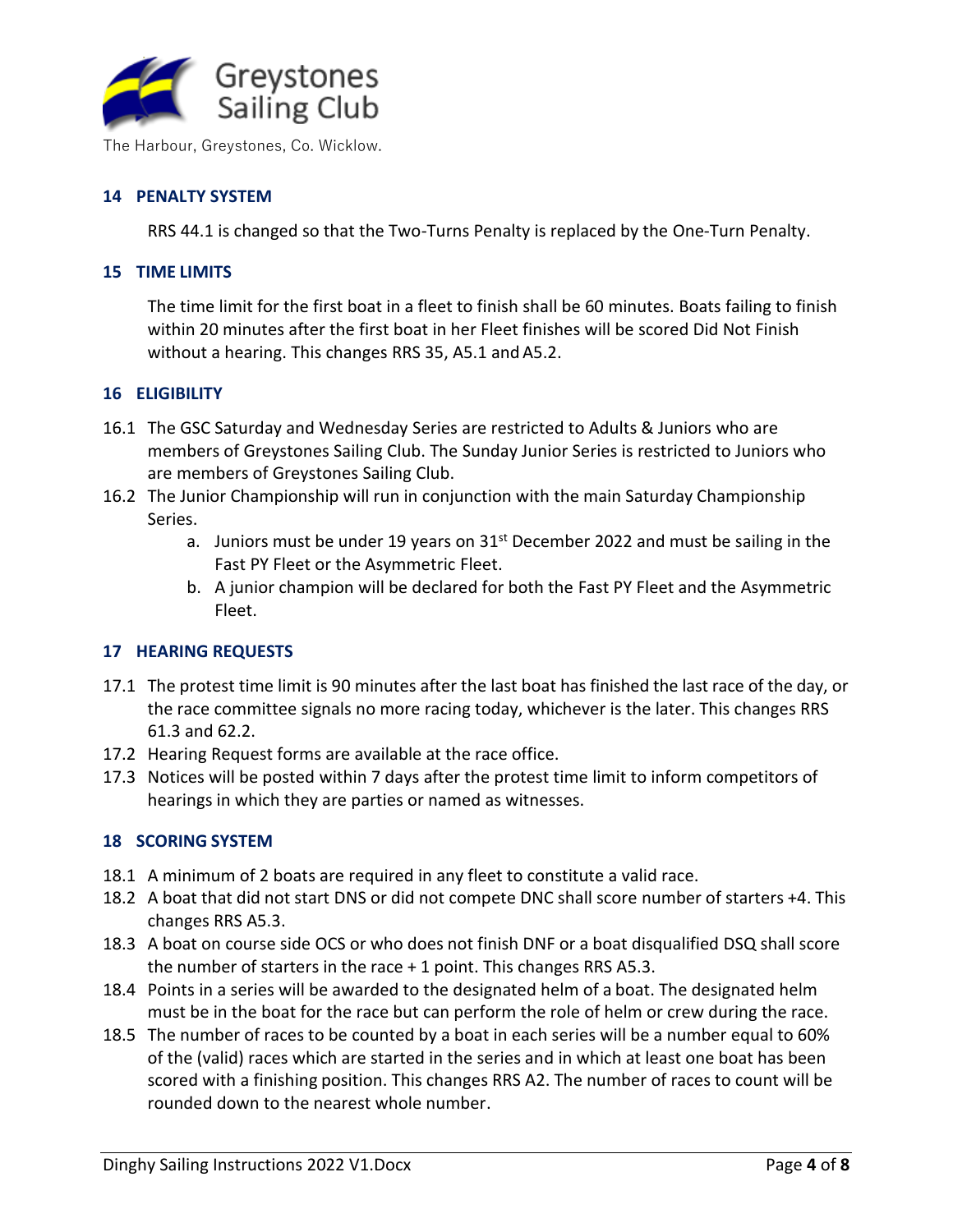

18.6 If, after discard, two or more boats have the same points total the tie will be broken in accordance with RRS Appendix A8.1. If there is still a tie this will be broken in favour of the boat with the best excluded results. This changes RRS A8. If a tie still exists, then the tie will be broken in accordance with RRS Appendix A8.2.

# **19 SAFETY REGULATIONS**

In accordance with the Safety on the Water policy document, all members and visitors going afloat, whether participating in Club activities or not, shall comply with the 'Safety on the Water' procedures in place and published on the GSC website.

- 19.1 [DP] [NP] A boat that retires from a race shall notify the race committee as soon as possible.
- 19.2 All members going afloat, whether racing or not, SHALL sign out before going afloat on the sheets provided and sign in immediately upon returning to the clubhouse after coming ashore. Failure to sign out and sign in will result in disqualification without hearing, this changes RRS 63.1.
- 19.3 A member or visitor who wishes to sail beyond the specified sailing area or stay out after racing has concluded for the day shall first inform the RO of their intention and shall not expect safety cover. They will wait until they receive a response from the RO before proceeding. The RO may advise that the member should not sail beyond the sailing area. Failure to comply with this instruction or the GSC Safety on the Water policy may require the Executive Committee to exercise disciplinary procedure against any member who causes undue risk to themselves or any other person while engaged in a club activity by:
	- Failing to return ashore after the cancellation or conclusion of a club activity
	- Failing to observe the Club's safety practice or advice from Race Officials
	- Sailing beyond the race area without first informing the RO

The disciplinary procedure may include disqualification from a race or series of races this changes RRS 63.1.

- 19.4 Personal flotation devices shall be worn at all times while afloat. This changes RRS 40 and the preamble to Part 4.
- 19.5 When, in the opinion of the Race Officer, the conditions are such that only experienced competitors should race, a red flag may be flown from the mast on the clubhouse balcony at least 30 minutes before the scheduled start time of the first race of the day.

# **20 DISTINGUISHING SAIL NUMBERS**

All boats competing shall have unique identifying numbers on her mainsail. Under exceptional circumstances, the Race Committee may permit a boat to use sails carrying a distinguishing number other than that required by RRS 77 and RRS Appendix G.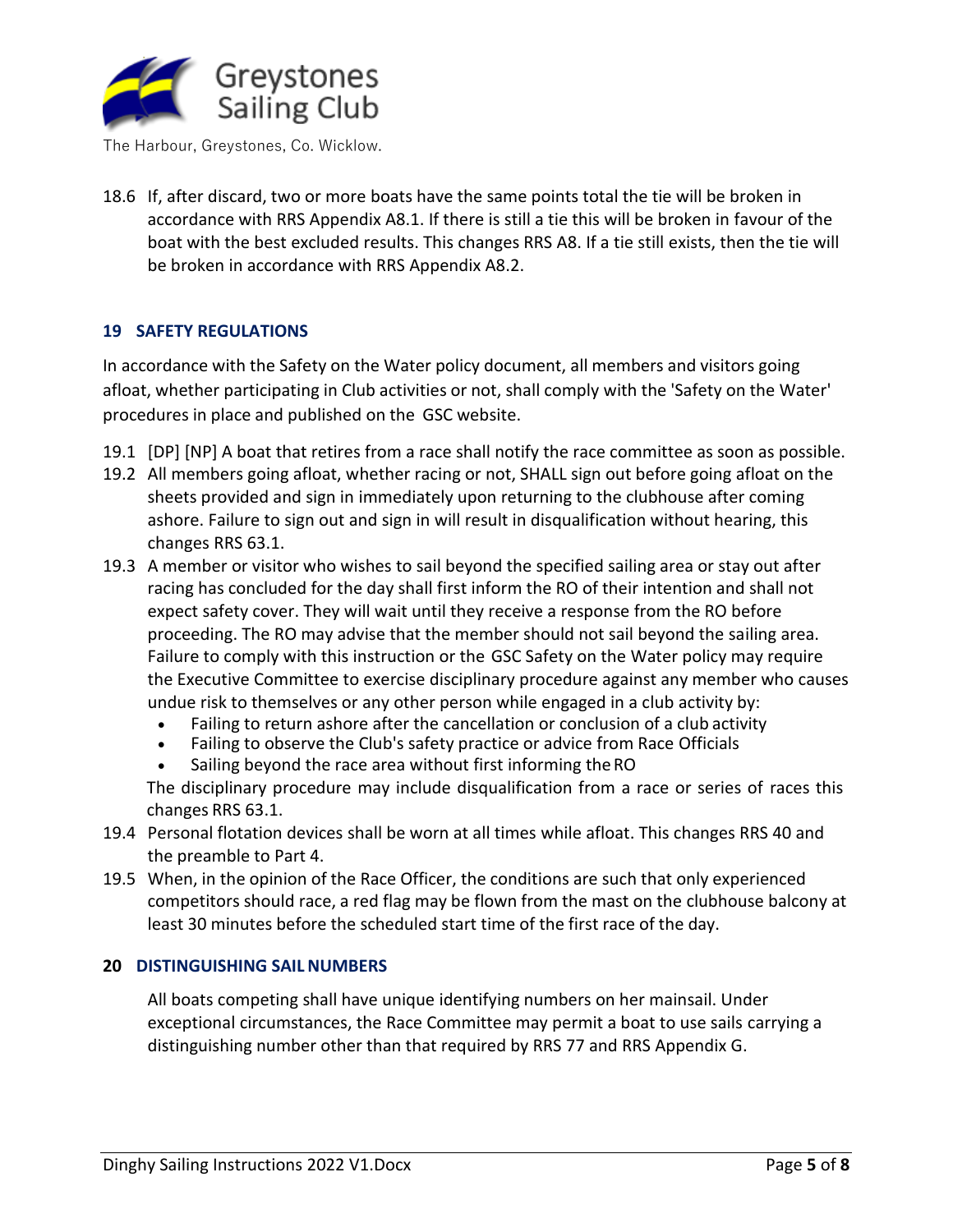

# **21 PRIZES**

The following are the main prizes for the various series<sup>1</sup>. Additional prizes may be awarded at the discretion of the sailing committee.

- 21.1 Saturday Championship 1-3 in Fast PY Fleet
	- 1-3 in Asymmetric Fleet
	- 1-3 in Slow PY Fleet
	- 1<sup>st</sup> RS200, 1<sup>st</sup> RS400, 1<sup>st</sup> Feva, 1<sup>st</sup> GP, 1<sup>st</sup> Wayfarer, 1<sup>st</sup> Laser
	- 1<sup>st</sup> Junior in Fast PY and 1<sup>st</sup> Junior in Asymmetric Fleet
- 21.2 Wednesday Series 1-3 in Fast PY Fleet
	- 1-3 in Asymmetric Fleet
	- 1-3 in Slow PY Fleet
- 21.3 Autumn Series 1-3 in Fast PY Fleet
	- 1-3 in Asymmetric Fleet
	- 1-3 in Slow PY Fleet
- 21.4 Sunday Junior Series 1-3 overall
- 21.5 Discretionary Prizes Best Lady Helm
	- Most improved U14
	- Most Improved Adult
	- Junior Ambassador
	- Senior Ambassador
	- Junior Spirit of Sailing

<sup>&</sup>lt;sup>1</sup> Provided there is sufficient participation in each fleet/class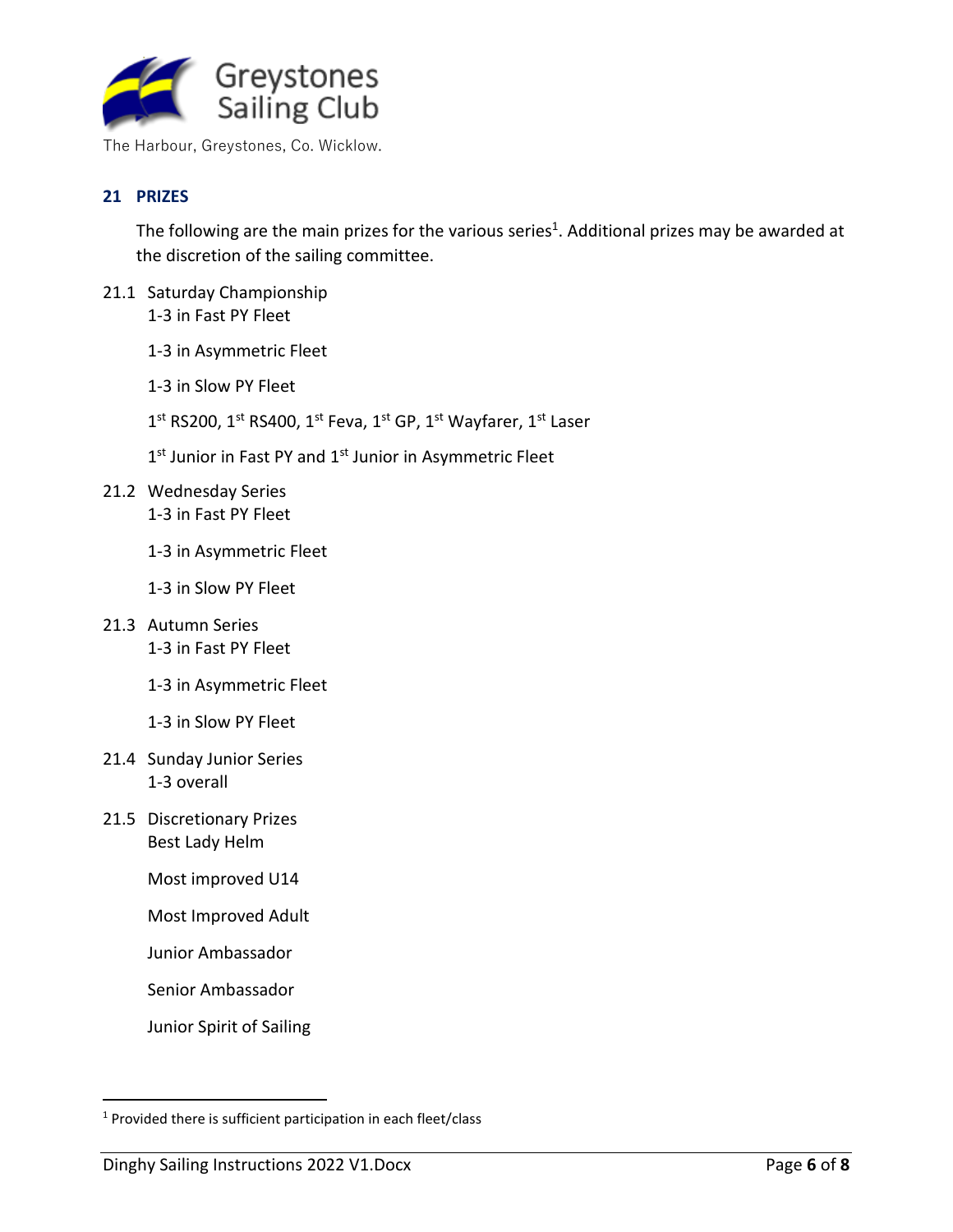

# **22 RISK STATEMENT**

- 22.1 RRS3 of the Racing Rules of Sailing states: "The responsibility for a boat's decision to participate in a race or to continue to race is hers alone". Sailing by its nature is an unpredictable sport and therefore inherently involves an element of risk. By taking part in the event, each competitor agrees and acknowledges that:
	- a. They are aware of the inherent element of risk involved in the sport and accept responsibility for the exposure of themselves, their crew and their boat to such inherent risk whilst taking part in the event;
	- b. They are responsible for the safety of themselves, their crew, their boat and their other property whether afloat or ashore;
	- c. They accept responsibility for any injury, damage or loss to the extent caused by their own actions or omissions;
	- d. Their boat is in good order, equipped to sail in the event and they are fit to participate;
	- e. The provision of a race management team, patrol boats and other officials and volunteers by the event organiser does not relieve them of their own responsibilities.
	- f. The provision of patrol boat cover is limited to such assistance, particularly in extreme weather conditions as can be practically provided in the circumstances.
	- g. It is their responsibility to familiarise themselves with any risks specific to this venue or this event drawn to their attention in any rules or information produced for the venue or event and to attend any safety briefing held for the event.

# 22.2 [NP] [DP] COVID Statement

By taking part in any of the events covered by this notice of race, each competitor agrees and acknowledges that they are responsible for complying with any regulations in force from time to time in respect of COVID-19 and for complying with the venue/OA/sailing club COVID-19 procedures. Competitors and support persons shall comply with any reasonable request from an event official. Failure to comply may be misconduct. Reasonable actions by event officials to implement COVID-19 guidance, protocols, or legislation, even if they later prove to be unnecessary, are not improper actions or omissions.

# **23 INSURANCE**

Each participating boat shall be insured with valid third-party liability insurance with a minimum cover of €2,000,000 or the equivalent.